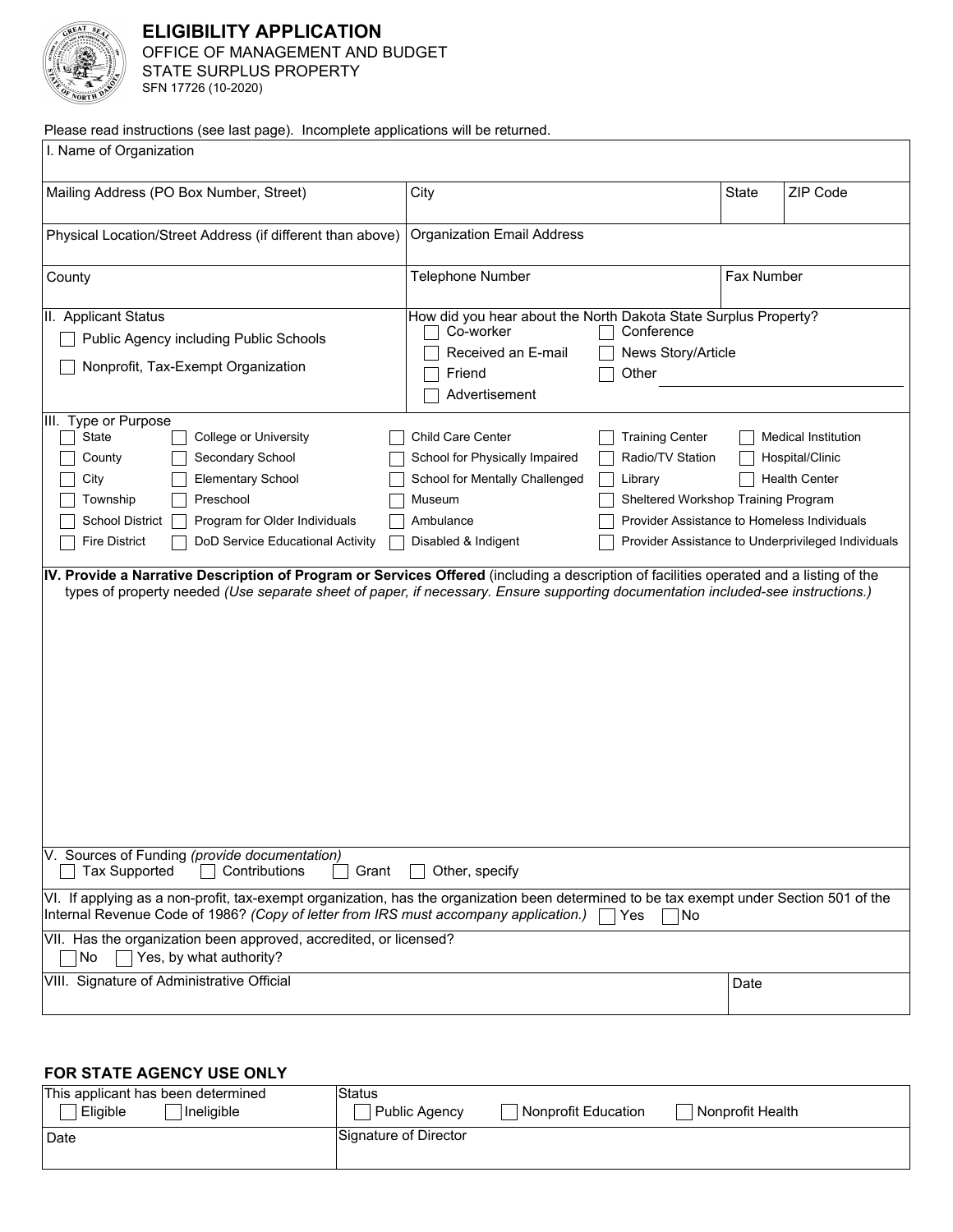| Name of Organization                                                                    |                         |                   |          |
|-----------------------------------------------------------------------------------------|-------------------------|-------------------|----------|
| Mailing Address (PO Box Number, Street)                                                 | City                    | <b>State</b>      | ZIP Code |
| Physical Location/Street Address (if different than above)   Organization Email Address |                         |                   |          |
| County<br>$\blacktriangledown$                                                          | <b>Telephone Number</b> | <b>Fax Number</b> |          |
| Administrative Official (type/print)                                                    | Title                   |                   |          |
| Signature of Administrative Official                                                    |                         | Date              |          |

### **The following representatives are designated to acquire federal surplus property, obligate necessary funds for this purpose, and execute distribution documents agreeing to terms, conditions, reservations, and restrictions applying to all property obtained.**

| Designation Action<br>New Designations (Delete all previous authorizations)                                                     |              |                       |                  |
|---------------------------------------------------------------------------------------------------------------------------------|--------------|-----------------------|------------------|
| Delete Designations Only (Remove from previous authorizations)<br>Additional Designations Only (Add to previous authorizations) |              |                       |                  |
| <b>Name</b><br>(type/print)                                                                                                     | <b>Title</b> | <b>E-mail Address</b> | <b>Signature</b> |
|                                                                                                                                 |              |                       |                  |
|                                                                                                                                 |              |                       |                  |
|                                                                                                                                 |              |                       |                  |
|                                                                                                                                 |              |                       |                  |
|                                                                                                                                 |              |                       |                  |
|                                                                                                                                 |              |                       |                  |
|                                                                                                                                 |              |                       |                  |
|                                                                                                                                 |              |                       |                  |
|                                                                                                                                 |              |                       |                  |
|                                                                                                                                 |              |                       |                  |
|                                                                                                                                 |              |                       |                  |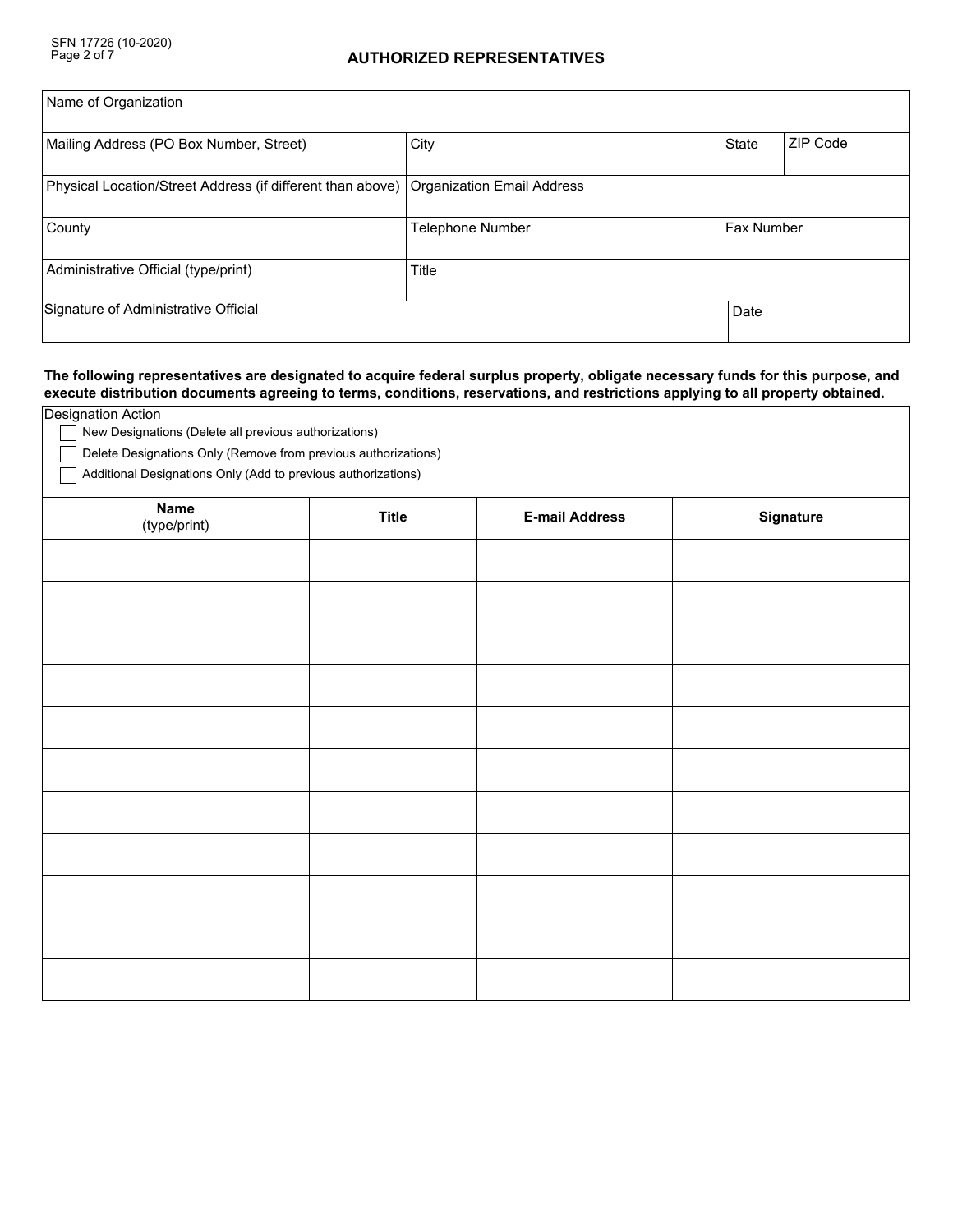# **NONDISCRIMINATION ASSURANCE**

This Assurance must be executed by the Administrative Official of the Agency/Organization prior to receiving surplus personal property from the State Agency for Surplus Property.

Name Of Agency/Organization

I HEREBY AGREE that the program or in connection with which any property is donated to the donee, will be conducted in compliance with, and the donee will comply with and will require any other person (any legal entity) who through contractual or other arrangements with the donee is authorized to provide services or benefits under said program, to comply with all requirements imposed by or pursuant to the regulations of the General Services Administration under provisions of Title VI of the Federal Property and Administrative Services Act of 1949, as amended, Section 504 of the Rehabilitation Act of 1973, as amended, Title VI of the Civil Rights Act of 1964, as amended; Title IX of the Education Amendments of 1972, as amended, the Civil Rights Restoration Act of 1987, and Section 303 of the Age Discrimination Act of 1975, as amended to the end that no person in the United States of America shall on the grounds of race, color, national origin, sex, or age, or that no otherwise qualified handicapped person shall solely by reason of the handicap be excluded from participation in, be denied the benefits of, or be subjected to discrimination under any program or activity for which the donee received Federal assistance from the General Services Administration; and HEREBY GIVES A SSURANCE THAT it will immediately take any measures necessary to effectuate this agreement.

I further agree that this agreement shall be subject in all respects to the provisions of said regulations; that this agreement shall obligate the donee for the period during which it retains ownership or possession of any such property; that the United States shall have the right to seek judicial enforcement of this agreement; and this agreement shall be binding upon any successor in the interest of the donee and the word "donee" as used here includes any successor in interest.

| Signature of Administrative Official | Date |
|--------------------------------------|------|
|--------------------------------------|------|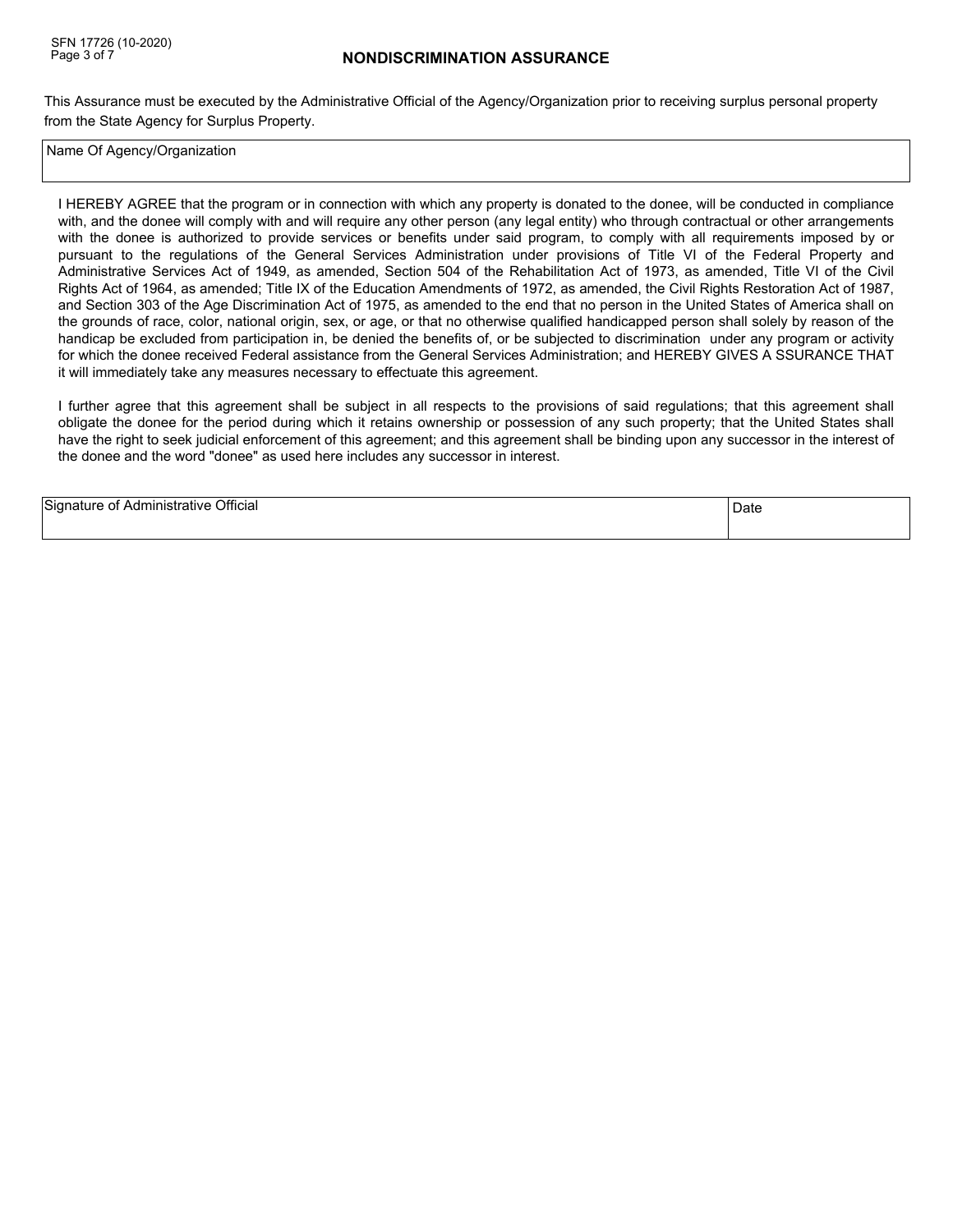A. The Donee agrees that the United States and the State of North Dakota assume no liability for any damages to the property of the donee, or for the personal injuries, illness, disabilities or death to employees of the donee, any other person subject to their control or any other person including members of the general public, arising from or incident to the property use, processing, disposition, or any subsequent operation performed upon, exposure to or contract with any component, part, constituent, or ingredient of this item, or substance, or material, whether intention or accidental. The Donee agrees to hold harmless and indemnify the United States and the State of North Dakota for any and all costs, judgment, action, debt, liability costs and attorney's fees or any other request for monies or any type of relief arising from or incident to the transfer, donation, use, processing, disposition, or any subsequent operation performed upon, exposure to or contact with any component, part, constituent, or ingredient of this item, material or substance, whether intentional or accidental and the Donee further agrees to the following:

#### B. FEDERAL CONDITIONS:

1) All items of property shall be placed in use for the purpose(s) for which acquired within one year of receipt and shall be continued in use for such purpose(s) for one year from the date the property was placed in use. In the event the property is not so placed in use, or continued in use, the donee shall immediately notify the state agency and, at the donee's expense, return such property to the state agency, or otherwise make the property available for transfer or other disposal by the state agency, provided the property is still usable as determined by the state agency.

2) Such special handling or use limitations as are imposed by General Services Administration (GSA) on any item(s) of property listed hereon.

3) In the event the property is not so used or handled as required by B. 1. and 2. above, title and right to the possession of such property shall at the option of GSA revert to the United States of America and upon demand the donee shall release such property to such person as GSA or its designee shall direct.

C. CONDITIONS IMPOSED BY THE STATE AGENCY APPLICABLE TO ITEMS WITH A **FEDERAL UNIT ACQUISITION COST OF \$5,000** OR MORE AND PASSENGER MOTOR VEHICLES, REGARDLESS OF ACQUISITION COST:

1) The property shall be used only for the purpose(s) for which acquired and for no other purpose(s).

2) There shall be a period of restriction which will expire after such property has been used for the purpose(s) for which acquired for a period of 18 months from the date the property is placed in use, except for such items of major equipment, listed hereon, on which the state agency designates a further period of restriction.

3) In the event the property is not used as required by C. 1. and 2. above and federal restrictions B. 1. and 2. above have expired then title and right to the possession of such property shall at the option of the GSA revert to the State of North Dakota and the donee shall release such property to such person as the state agency shall direct.

#### D. CONDITIONS IMPOSED BY THE STATE AGENCY APPLICABLE TO ITEMS WITH A **FEDERAL UNIT ACQUISITION COST OF UNDER \$5,000:**

1) All of the above certifications, terms and conditions shall apply to items having an acquisition cost of less than \$5,000 except those listed in C. 2.

2) The period of restriction on items having an acquisition cost of less than \$5,000 shall be 12 months of utilization.

3) In the event property is not utilized in accordance with terms and conditions imposed by the state agency, title and right to possession of such property shall at the option of GSA revert to the State of North Dakota and, upon demand, the donee shall return the property to the state agency at the donee's expense.

E. CONDITIONS APPLICABLE TO THE DONATION OF AIRCRAFT AND VESSELS (50 FEET OR MORE IN LENGTH) HAVING A FEDERAL UNIT ACQUISITION COST OF \$5,000 OR MORE, REGARDLESS OF THE PURPOSE FOR WHICH ACQUIRED.

The donation shall be subject to the terms, conditions, reservations, and restrictions set forth in the Conditional Transfer Document executed by the authorized donee representative.

F. OTHER TERMS, RESERVATIONS, AND RESTRICTIONS:

1) From the date it receives the property listed hereon and through the period(s) of time the conditions imposed by B and C above remain in effect, the donee shall not sell, trade, lease, lend, bail, cannibalize, encumber, or otherwise dispose of such property, or remove it permanently, for use outside the state, without the prior approval of GSA under B. or the state agency under C. The proceeds from any sale, trade, lease, loan, bailment, encumbrance, or other disposal of the property, such action is authorized by GSA or by the state agency, shall be remitted promptly by the donee to GSA or the state agency, as the case may be.

2) In the event any of the property listed hereon is sold, traded, leased, loaned, bailed, cannibalized, encumbered, or otherwise disposed of by the donee from the date it receives the property through the period(s) of time the conditions imposed by B. and C. remain in effect, without the prior approval of GSA or the state agency, the donee, at the option of GSA or the state agency, shall pay to GSA or the state agency, as the case may be, the proceeds of the disposal or the fair market value or the fair rental value of the property at the time of such disposal, as determined by GSA or the state agency.

3) If at any time, from the date it receives the property through the period(s) of time the conditions imposed by B. and C. remain in effect, any of the property listed hereon is no longer suitable, usable, or further needed by the donee for the purpose(s) for which acquired, the donee shall promptly notify the state agency, and shall, as directed by the state agency, return the property to the state agency, or a department or agency of the United States, sell or otherwise dispose of the property. The proceeds from any sale shall be remitted promptly by the donee to the state agency.

4) The donee shall make utilization reports to the state agency on the use, condition, and location of the property listed hereon, and on other pertinent matters as may be required from time to time by the state agency.

5) At the option of the state agency, the donee may abrogate the conditions set forth in C. and the terms, reservations, and restrictions pertinent thereto in D. by payment of an amount as determined by the state agency.

#### 6) **The property acquired by the donee is on an "as is," "where is" basis, without warranty of any kind.**

7) Where a donee carries insurance against damages to or loss of property due to fire or other hazards and where loss of or damage to donated property with unexpired terms, conditions, reservations, or restrictions occurs, the state agency will be entitled to reimbursement from the donee out of the insurance proceeds, of an amount equal to the unamortized portion of the fair value or the damages or destroyed donated items.

8) By signing and submitting this lower tier proposal, the prospective lower tier participant, as defined in 41 CFR 105-68, certifies to the best of its knowledge and belief that it and its principals are not presently debarred, suspended, proposed for debarment, declared ineligible, or voluntarily excluded from participation in this transaction by any Federal department or agency and where the prospective lower tier participant is unable to certify to any of the above, such prospective participant shall attach an explanation to this proposal.

#### **I CERTIFY this Agency/Organization has been informed of these Terms, Conditions, Reservations, and Restrictions and agrees to them.**

Signature of Administrative Official

| ∣Date | Donee Organization (agency) |
|-------|-----------------------------|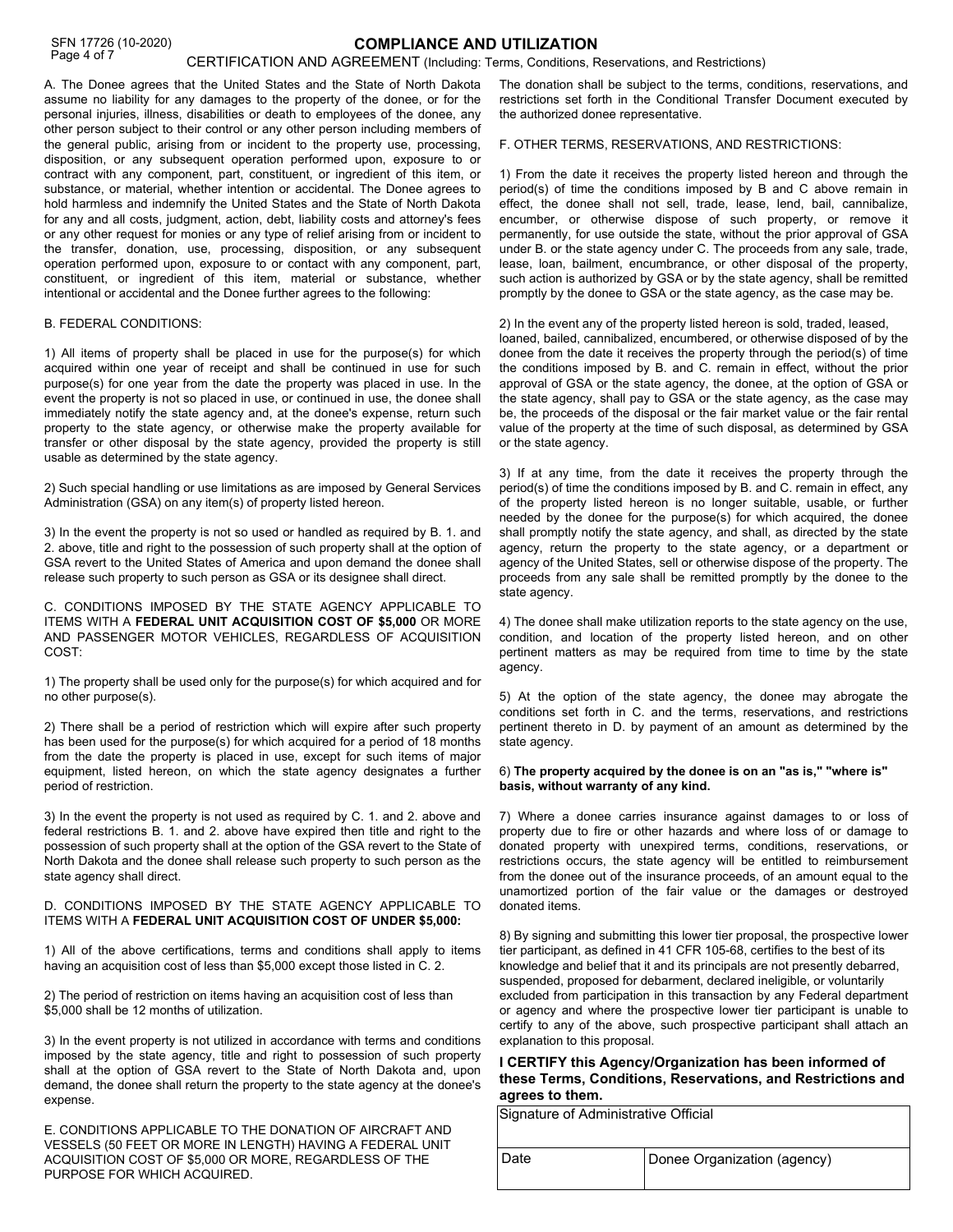### **CERTIFICATION REGARDING DEBARMENT, SUSPENSION AND OTHER RESPONSIBILITY MATTERS - PRIMARY COVERED TRANSACTIONS**

- I. The prospective primary participant certifies to the best of its knowledge and belief, that it and its principals:
	- A. Are not presently debarred, suspended, proposed for debarment, declared ineligible, or voluntarily excluded from covered transactions by any Federal department or agency;
	- B. Have not within a 3-year period preceding this proposal been convicted of or had a civil judgment rendered against them for commission of fraud or a criminal offense in connection with obtaining, attempting to obtain, or performing a public (Federal, State or local) transaction or contract under a public transaction; violation of Federal or State antitrust statues or commission of embezzlement, theft, forgery, bribery, falsification or destruction of records, making false statements or receiving stolen property;
	- C. Are not presently indicted for or otherwise criminally or civilly charged by Governmental entity (Federal, State, or local) with commission of any of the offenses enumerated in paragraph (I)(B) of this certification; and
	- D. Have not within a 3-year period preceding this application/proposal had one or more public transactions (Federal, State, or local) terminated for cause of default.
- II. Where the prospective primary participant is unable to certify to any of the statements in this certification, such prospective partici**p**ant shall attach an explanation to this proposal.

| Administrative Official (type/print) | Title |      |
|--------------------------------------|-------|------|
| Signature                            |       | Date |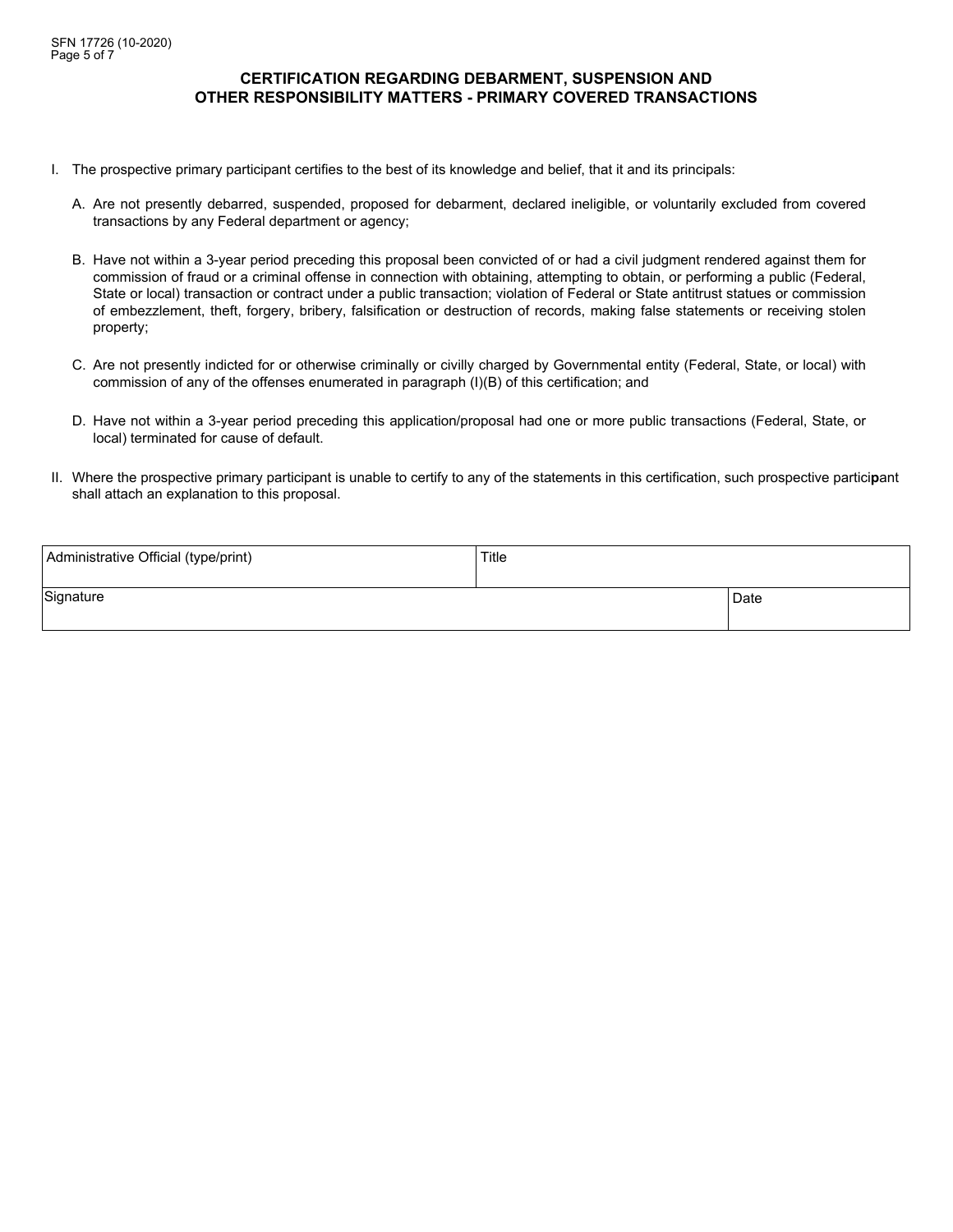# **UNDERSTANDING YOUR OBLIGATIONS**

When you sign the Eligibility Application and again when the Distribution Documents (receipt of transfer) are signed, your agency agrees to Terms and Conditions when receiving Federal Surplus.

# **Summary**

- 1. There must be a need for the acquired surplus property and it must be used in the authorized program that you represent.
- 2. Personal use or non-use of surplus property is not allowed.
- Federal surplus property must be placed into use within one year and used for at least one year. Certain items 3. must be used for a minimum of 18 months.
- 4. Permission must be obtained before selling, trading, loaning, or cannibalizing surplus property
- 5. Surplus property is acquired "as is," "where is" without warranty of any kind.

The above summary is a limited listing. For the complete Compliance and Utilization Agreement, refer to your Eligibility Application or the backside of a Distribution Document.

The referred agreement is conditional for participation in the General Services Administration program. Failure to comply will result in the return of all transferred surplus property, at the expense of the defaulted agency and disqualification of the GSA program.

| Administrative Official (type/print) | Title |      |
|--------------------------------------|-------|------|
| Signature                            |       | Date |